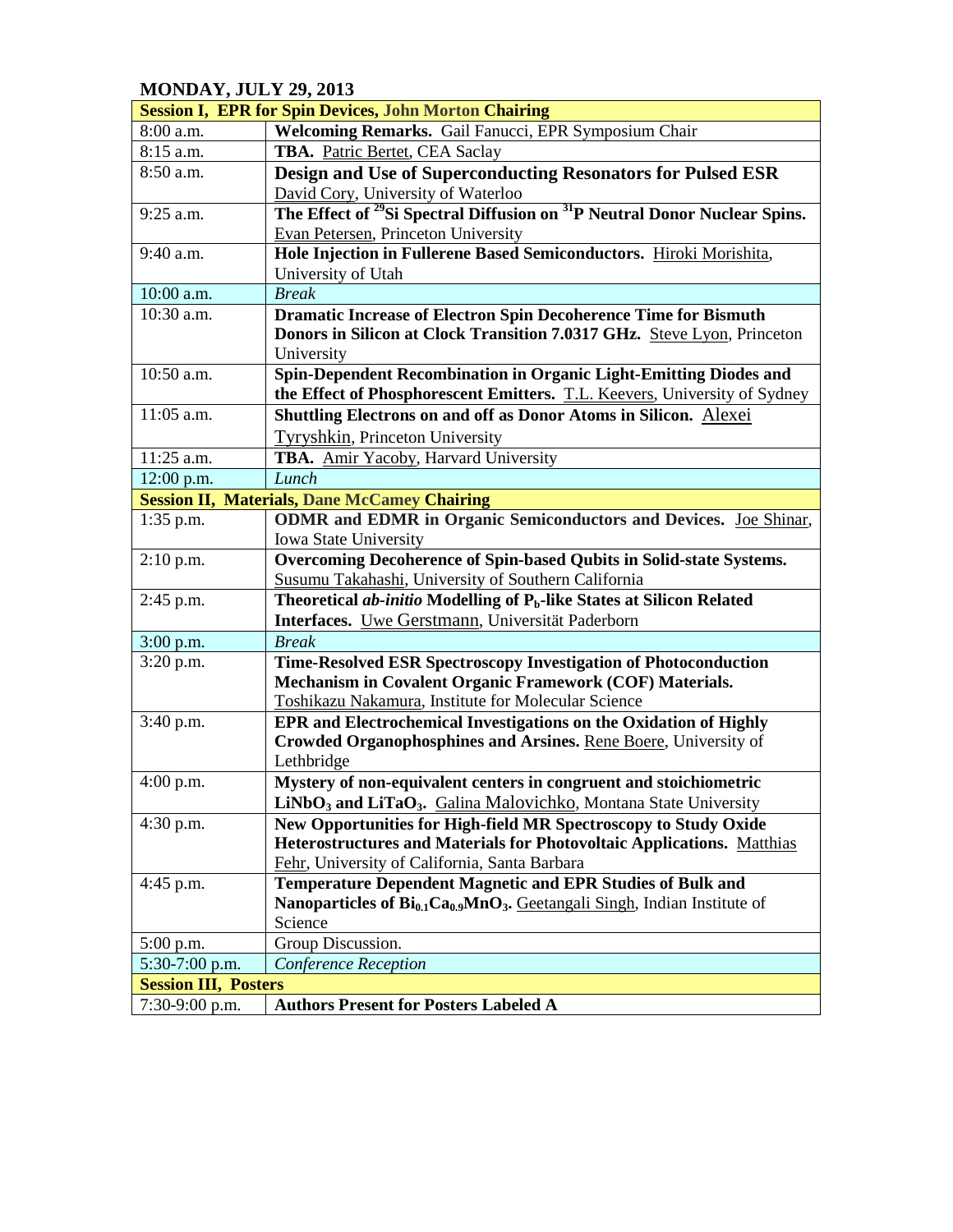## **TUESDAY, JULY 30, 2013**

|                                                   | <b>Session IV, Methods, Christoph Boehme Chairing</b>                       |  |
|---------------------------------------------------|-----------------------------------------------------------------------------|--|
| 8:05 a.m.                                         | <b>Electrically Detected Magnetic Resonance - Basic Concepts and</b>        |  |
|                                                   | Applications. Carlos Graeff, DF-FC-UNESP                                    |  |
| $8:40$ a.m.                                       | Recent Progress in Pulsed EDMR. Martin Brandt, Technical University of      |  |
|                                                   | Munich                                                                      |  |
| 9:15 a.m.                                         | Spin Lattice Relaxation at High Fields and Low Temperatures. Hans Van       |  |
|                                                   | Tol, National High Magnetic Field Laboratory                                |  |
| 9:35 a.m.                                         | Multi-Extreme THz ESR: Its Development and Application. Hitoshi             |  |
|                                                   | Ohta, Kobe University                                                       |  |
| 9:55 a.m.                                         | <b>Continuing Development of a Free Electron Laser-based EPR</b>            |  |
|                                                   | Spectrometer. Devin T. Edwards, University of California, Santa Barbara     |  |
| 10:10 a.m.                                        | <b>Break</b>                                                                |  |
| 10:30 a.m.                                        | Readout and Control of a Single Nuclear Spin With a Meta-stable             |  |
|                                                   | Electron Spin Ancilla in Diamond. Sang-Yun Lee, Universität Stuttgart       |  |
| 11:05 a.m.                                        | <b>EPR Probeheads for Very Small Samples: Developments and Prospects.</b>   |  |
|                                                   | Edward Reijerse, Max Planck Institute for Chemical Energy Conversion        |  |
| 11:30 a.m.                                        | A Highly Sensitive and Tunable RF Sensor for Electron                       |  |
|                                                   | <b>Paramagnetic Resonance Spectroscopy Applications. Pingshan</b>           |  |
|                                                   | Wang, Clemson University                                                    |  |
| 11:45 a.m.                                        | <b>Signal Detection During Detector Dead Time with Arbitrary Waveform</b>   |  |
|                                                   | Generation in Pulsed EPR. Ryan Barnes, University of California, Santa      |  |
|                                                   | Barbara                                                                     |  |
| 12:00 p.m.                                        | Lunch                                                                       |  |
|                                                   | <b>Session V, Biological Macromolecules, Kurt Warncke Chairing</b>          |  |
| $1:30$ p.m.                                       | EPR, ENDOR and ESEEM Spectroscopies in Metallobiochemistry.                 |  |
|                                                   | Brian Hoffman, Northwestern University                                      |  |
| $2:05$ p.m.                                       | EPR Studies of [Fe-Fe] Hydrogenase H-cluster Assembly. David Britt,         |  |
|                                                   | University of California, Davis                                             |  |
| 2:40 p.m.                                         | New EPR insights on the catalytic model for $H_2$ activation by the [FeFe]- |  |
|                                                   | hydrogenase H-cluster in HydA1 from Chlamydomonas reinhardtii               |  |
|                                                   | David Mulder, National Renewable Energy Laboratory                          |  |
| $2:55$ p.m.                                       | Analysis of Metal-RNA Interactions by EPR Methods. Vicki                    |  |
|                                                   | DeRose, University of Oregon                                                |  |
| $3:30$ p.m.                                       | <b>Break</b>                                                                |  |
| $3:50$ p.m.                                       | Locating NO in the {FeNO}' Complex Using HYSCORE: A Structural              |  |
|                                                   | <b>Context for Locating Substrates in Non-heme Fe(II) Dependent</b>         |  |
|                                                   | Dioxygenases Using ESEEM. Thomas Casey, Michigan State University           |  |
| $4:05$ p.m.                                       | Solving an enzyme mechanism by EPR. Betty Gaffney, Florida State            |  |
|                                                   | University                                                                  |  |
| $4:30$ p.m.                                       | <b>Membrane Insertion and Interactions of Individual CesA</b>               |  |
|                                                   | Transmembrane Helices by Site-directed Spin-labeling EPR. Alex              |  |
|                                                   | <b>Smirnov, North Carolina State University</b>                             |  |
| $4:50$ p.m.                                       | The Central Cavity of ABCB1 Undergoes Alternating Access During             |  |
|                                                   | Drug Translocation. Frasier MacMillan, University of East Anglia            |  |
| $5:15$ p.m.                                       | Development of Redox Molecular Imaging of Free Radicals in Living           |  |
|                                                   | Animal. Hideo Utsumi, Kyushu University                                     |  |
| <b>Piette Award, Introduction by Sandra Eaton</b> |                                                                             |  |
| $6:05$ p.m.                                       | Uncovering secrets in membrane electrostatics, cell-signaling and           |  |
|                                                   | transport using EPR spectroscopy. Lawrence H. Piette Memorial Lecture,      |  |
|                                                   | David S. Cafiso, University of Virginia                                     |  |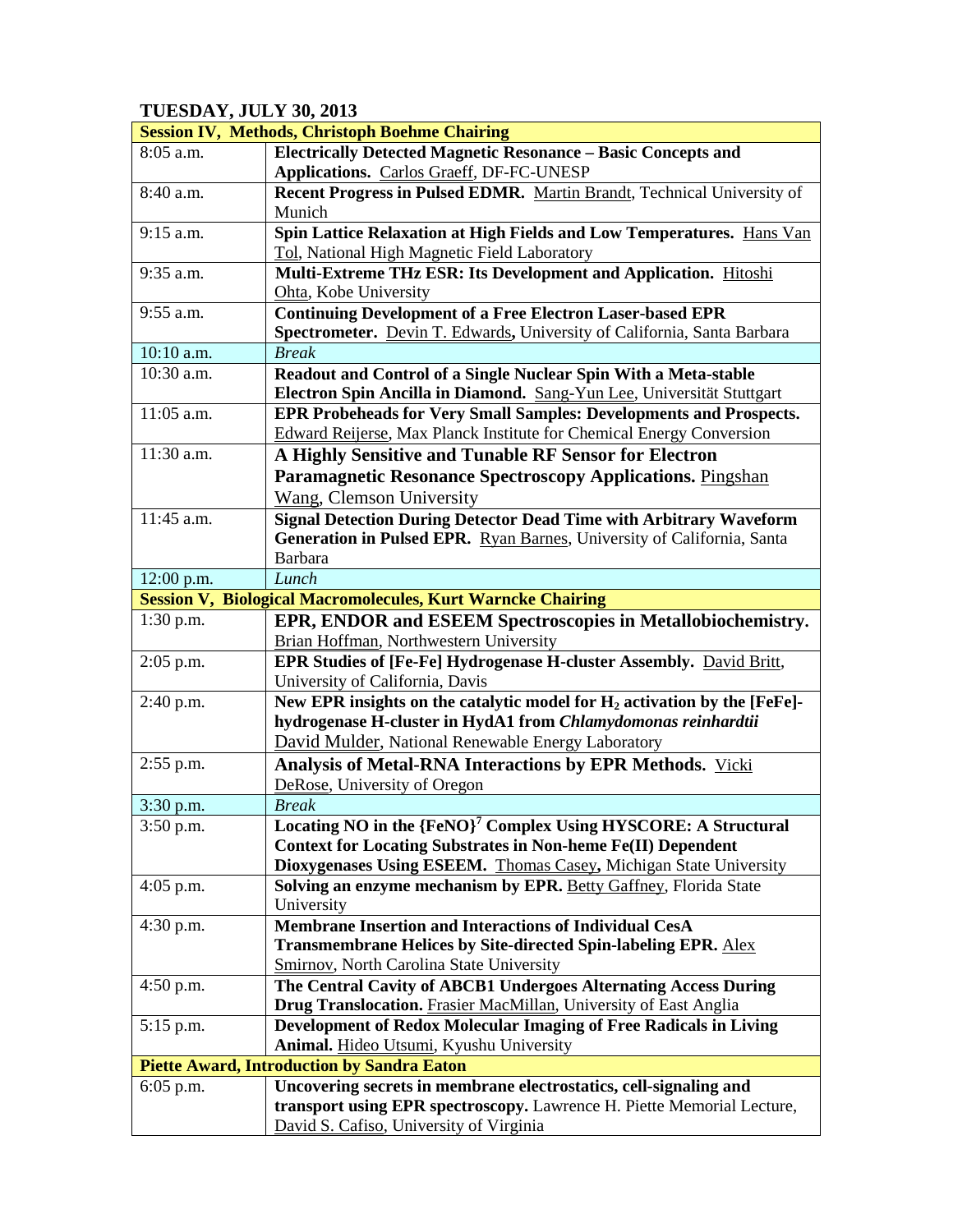## **WEDNESDAY, JULY 31, 2013**

| <b>Session VI, Radical Radicals, Frederick Villamena Chairing</b> |                                                                            |  |
|-------------------------------------------------------------------|----------------------------------------------------------------------------|--|
| $8:10$ a.m.                                                       | <b>Investigation of Spin-Trapping Artifacts Formed by the Forrester-</b>   |  |
|                                                                   | Hepburn Mechanism. Ronald Mason, NIEHS/NIH                                 |  |
| 8:45 a.m.                                                         | Nitroxide and Trityl Radical Probes for Multifunctional in vivo EPR        |  |
|                                                                   | Spectroscopy and Imaging. Valery Khramtsov, Ohio State University          |  |
| $9:20$ a.m.                                                       | Spin Dynamics of Concentrated "Finland" Trityl Radicals at Cryogenic       |  |
|                                                                   | Temperatures. Mike Bowman, University of Alabama                           |  |
| $9:40$ a.m.                                                       | 250 MHz to 34 GHz Study of Nitroxide Relaxation Mechanisms. Josh           |  |
|                                                                   | <b>Biller</b> , University of Denver                                       |  |
| 10:00 a.m.                                                        | <b>Break</b>                                                               |  |
| $10:30$ a.m.                                                      | Diradicals and Polyradicals: Synthesis, Magnetism, and Spin-Spin           |  |
|                                                                   | Interactions. Andrezi Rajca, University of Nebraska                        |  |
| $11:05$ a.m.                                                      | The Amide Nitroxide: Coming to a EPR Spectrometer Near You.                |  |
|                                                                   | Garland Marshall, Washington University                                    |  |
| $11:30$ a.m.                                                      | High-Field EPR Studies of Organic Radical Ferromagnets Under High          |  |
|                                                                   | Pressures. Stephen Hill, NHMFL                                             |  |
| 12:00 p.m.                                                        | Lunch                                                                      |  |
|                                                                   | <b>Session VII, Frontier in Spin Labeling, Fraser MacMillan Chairing</b>   |  |
| $1:35$ p.m.                                                       | Excitation and Detection in Ultra-Wideband EPR. Gunnar Jeschke, ETH        |  |
|                                                                   | Zurich                                                                     |  |
| $2:10$ p.m.                                                       | Five-pulse DEER: Improved Distance Range and Sensitivity. Peter            |  |
|                                                                   | <b>Borbat</b> , Cornell University                                         |  |
| $2:30$ p.m.                                                       | Distances and Orientations With DEER/PELDOR at High EPR                    |  |
|                                                                   | Frequencies. Igor Tkach, Max Planck Institute for Biophysical Chemistry    |  |
|                                                                   | <b>Trommer Award, Introduction by Larry Berliner</b>                       |  |
| $2:55$ p.m.                                                       | The Molten Globule State of Maltose Binding Protein: DEER                  |  |
|                                                                   | <b>Measurements at pH 3. Wolfgang Trommer, TU Kaiserslautern</b>           |  |
| 3:20 p.m                                                          | <b>Break</b>                                                               |  |
| 4:10 p.m.                                                         | Distance Measurements in Biomolecules Using Gd <sup>3+</sup> Spin Labels - |  |
|                                                                   | Pros and Cons. Daniella Goldfarb, Weizmann Institute of Science            |  |
| 4:45 p.m.                                                         | <b>Complex Docking Models - Elucidating Protein-protein Interactions</b>   |  |
|                                                                   | With EPR. Morgan Bye, University of East Anglia                            |  |
| 5:00 p.m.                                                         | A Single-stranded Junction Modulates Nanosecond Motional Ordering of       |  |
|                                                                   | the Substrate Recognition Helix of a Group I Ribozyme. Phuong Nguyen,      |  |
|                                                                   | University of Southern California                                          |  |
| $5:15$ p.m.                                                       | Measurement of Gd-Gd Distances by cw-EPR at 240 GHz. Jessica               |  |
|                                                                   | Clayton, University of California, Santa Barbara                           |  |
| <b>General Business Meeting</b>                                   |                                                                            |  |
| 5:35 p.m.                                                         | <b>EPR Symposium Business Meeting</b>                                      |  |
| <b>Session VIII, Posters</b>                                      |                                                                            |  |
| $8:00-9:30$ p.m.                                                  | <b>Authors Present for Posters Labeled B</b>                               |  |